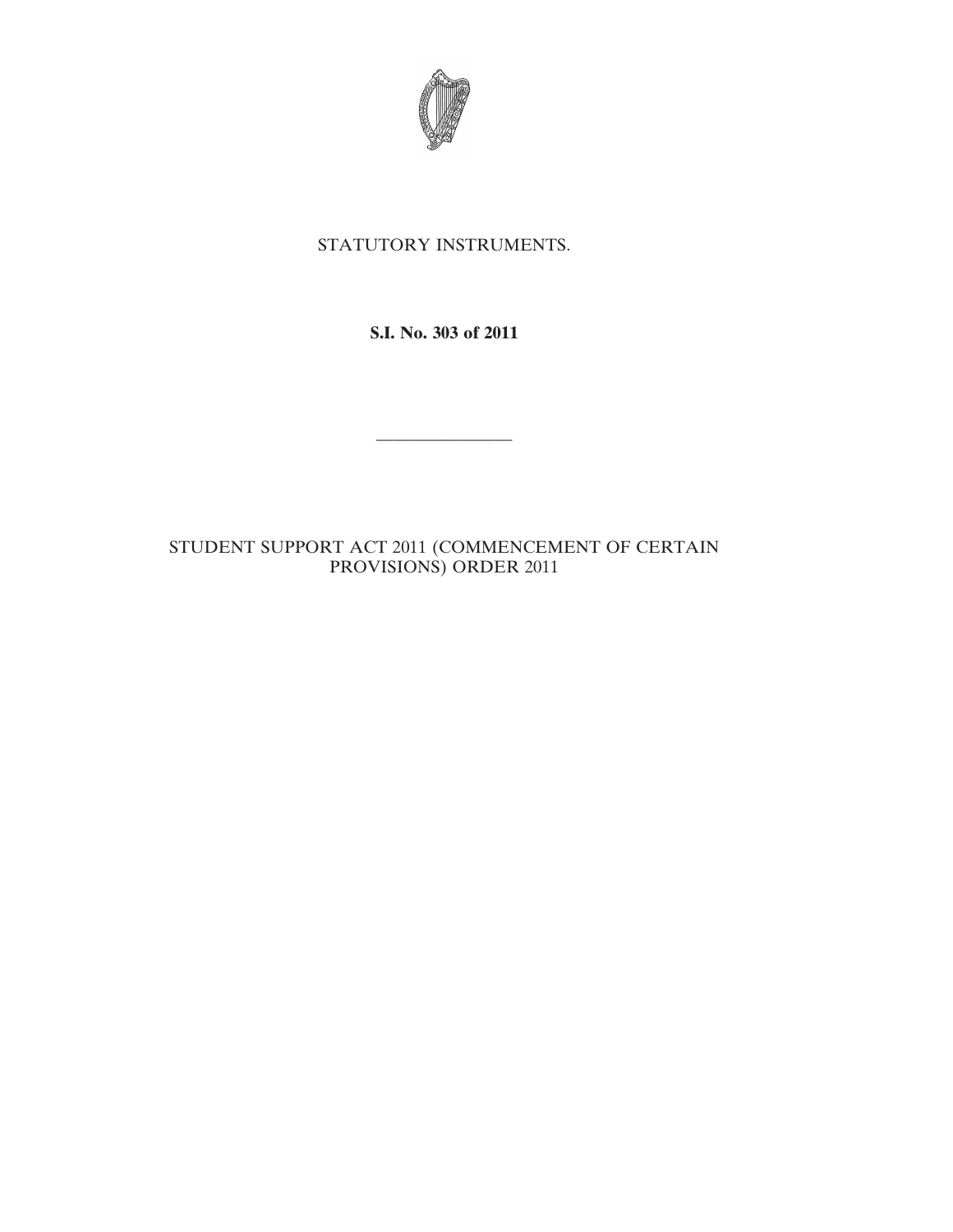## STUDENT SUPPORT ACT 2011 (COMMENCEMENT OF CERTAIN PROVISIONS) ORDER 2011

I, RUAIRI QUINN, Minister for Education and Skills in exercise of the powers conferred on me by section 1(2) of the Student Support Act 2011 (No. 4 of 2011) hereby order as follows:

1. This Order may be cited as the Student Support Act 2011 (Commencement of Certain Provisions) Order 2011.

2. The 27th day of June 2011 is appointed as the day on which the following provisions of the Student Support Act 2011 (No. 4 of 2011) shall come into operation:

- (*a*) sections 2 to 7,
- (*b*) other than subsection (3) thereof, section 8,
- (*c*) sections 9 to 11,
- (*d*) other than subsection (1)(*e*) thereof, section 12,
- (*e*) sections 14 and 15,
- (*f*) other than subsection (5) thereof, section 16,
- (*g*) sections 17 and 18,
- (*h*) other than subsection  $(1)(c)$  thereof, section 19,
- (*i*) sections 20 and 21,
- (*j*) sections 23 to 30,
- and
- (*k*) Schedules 1 and 2.

*Notice of the making of this Statutory Instrument was published in "Iris Oifigiúil" of* 1*st July*, 2011.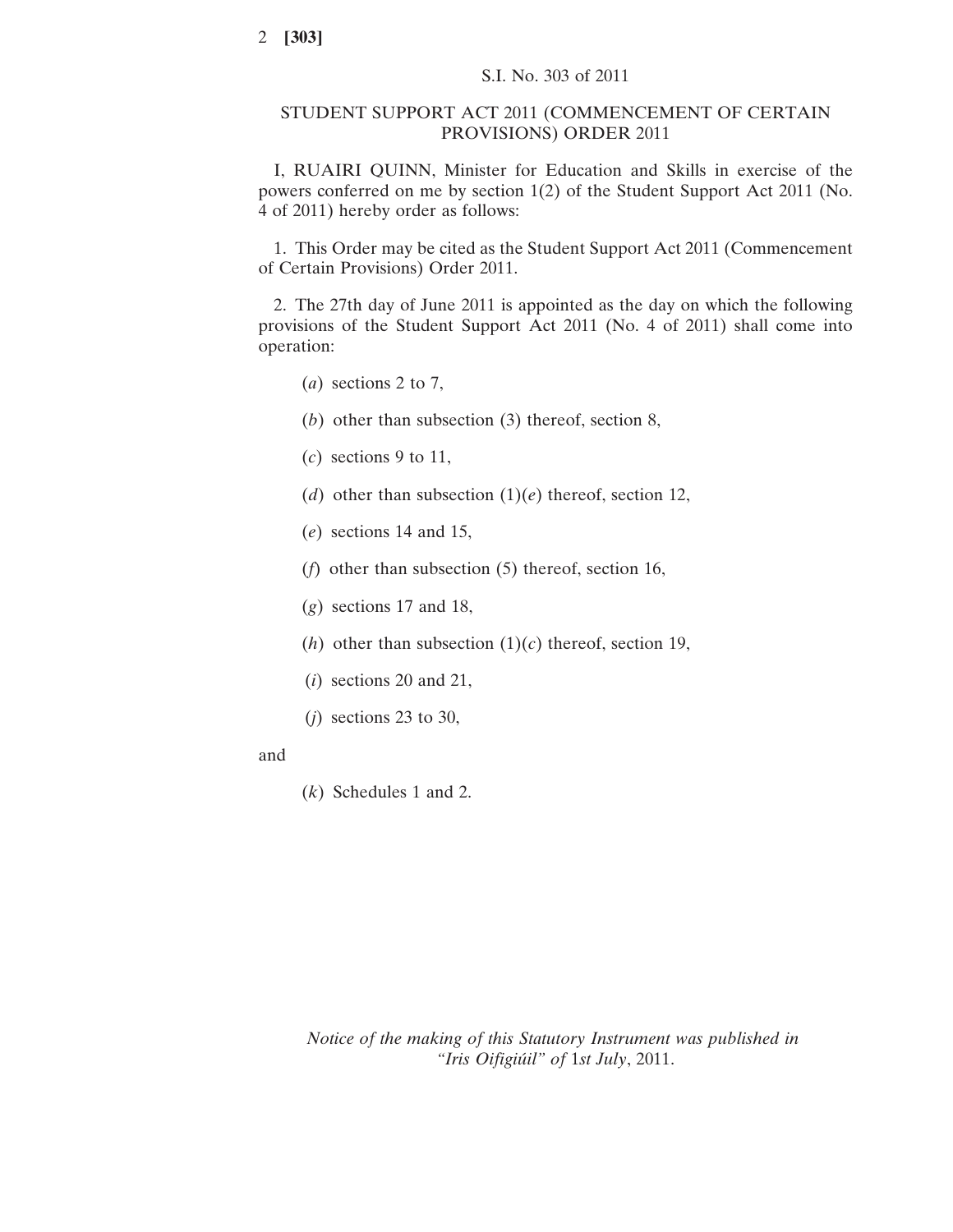**[303]** 3



RUAIRÍ QUINN, Minister for Education and Skills.